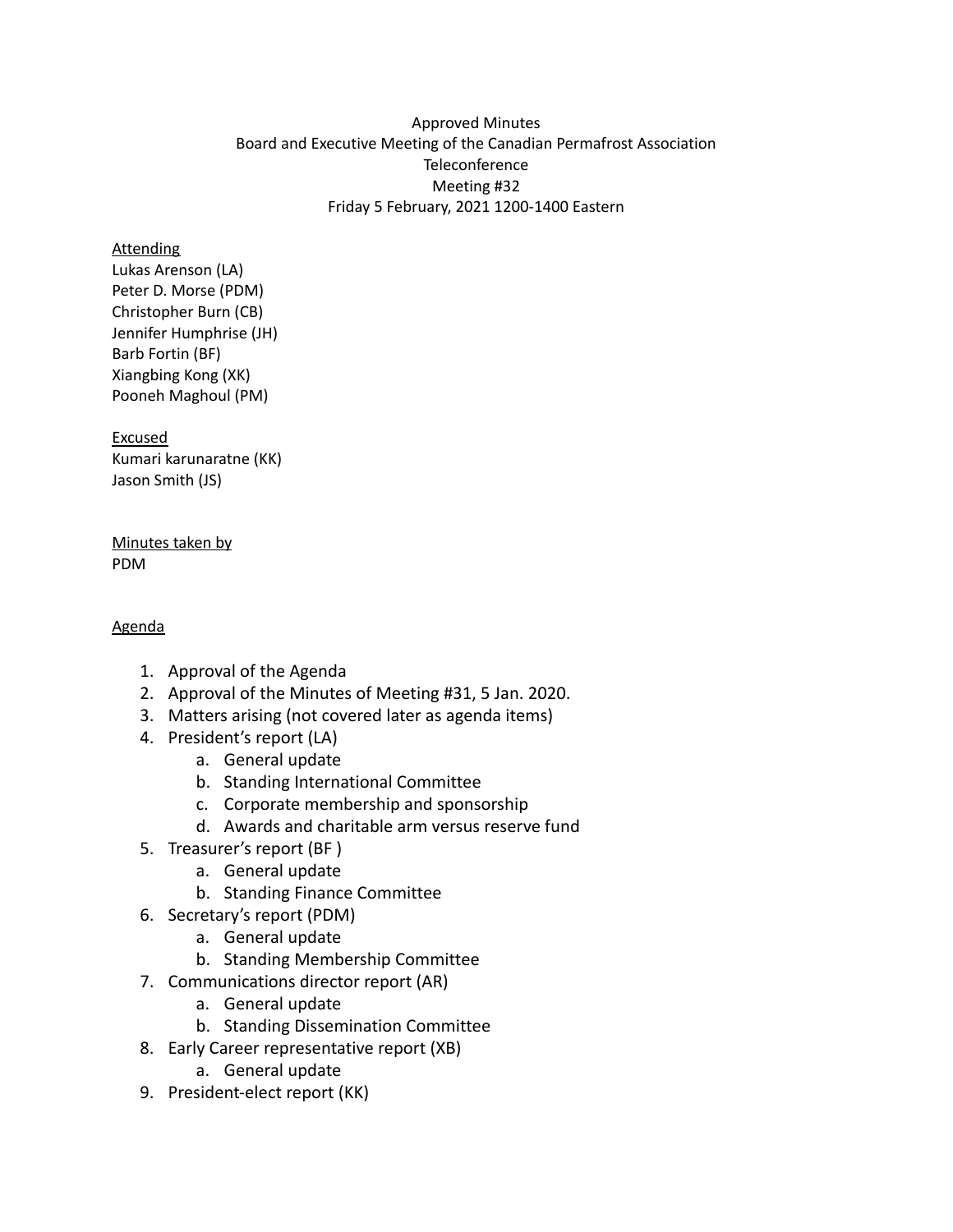- a. Update Action Groups
	- i. General update
- b. Charitable arm
- c. Standing Linkages Committee
- 10. Any other business
	- a.

# Action Items

LA: Look at minutes from last meeting

LA: Look into corporate sponsorship guidelines

LA: Contact Greg for update on his action group

LA/JH: Set up Vimeo Pro account

LA/BF/JH: Send out Newsletter

BF: Update the form in Membee for EC's who sign up

BF/LA: Look into problem linking the addresses from Membee to Mailchimp

PDM: Purchase a mailbox

PDM: File Annual Return

PDM: Set up milestones in calendar

PDM: Prepare 2020 minutes for website

XK: Set up a webinar for March

## **Minutes**

- 1. Approval of the Agenda
	- a. LA: Questions?
	- b. None
	- c. Vote: Unanimously approved
- 2. Approval of the Minutes of Meeting #30, 5 Jan. 2020.
	- a. LA: Questions? I have a few things to edit on the weekend that PM asked for related to PCF
	- b. JH: If I have a question for the board, do I add a point to the agenda, or ask during my general update?
	- c. LA: We are flexible, but probably during your general update.
	- d. LA : Other questions?
	- e. None
	- f. Vote: Unanimously tentatively approved, with minor edits by LA on the weekend.
- 3. Matters arising (not covered later as agenda items)
	- a. LA: Any matters arising?
	- b. CB: One thing regarding the PCF.
	- c. LA: Since KK won't be here, let's discuss item 9 first since you have to leave early.
- 4. President's report (LA)
	- a. General update
		- i. Not much to update on in general, I've been very busy with the PCF
	- b. Standing International Committee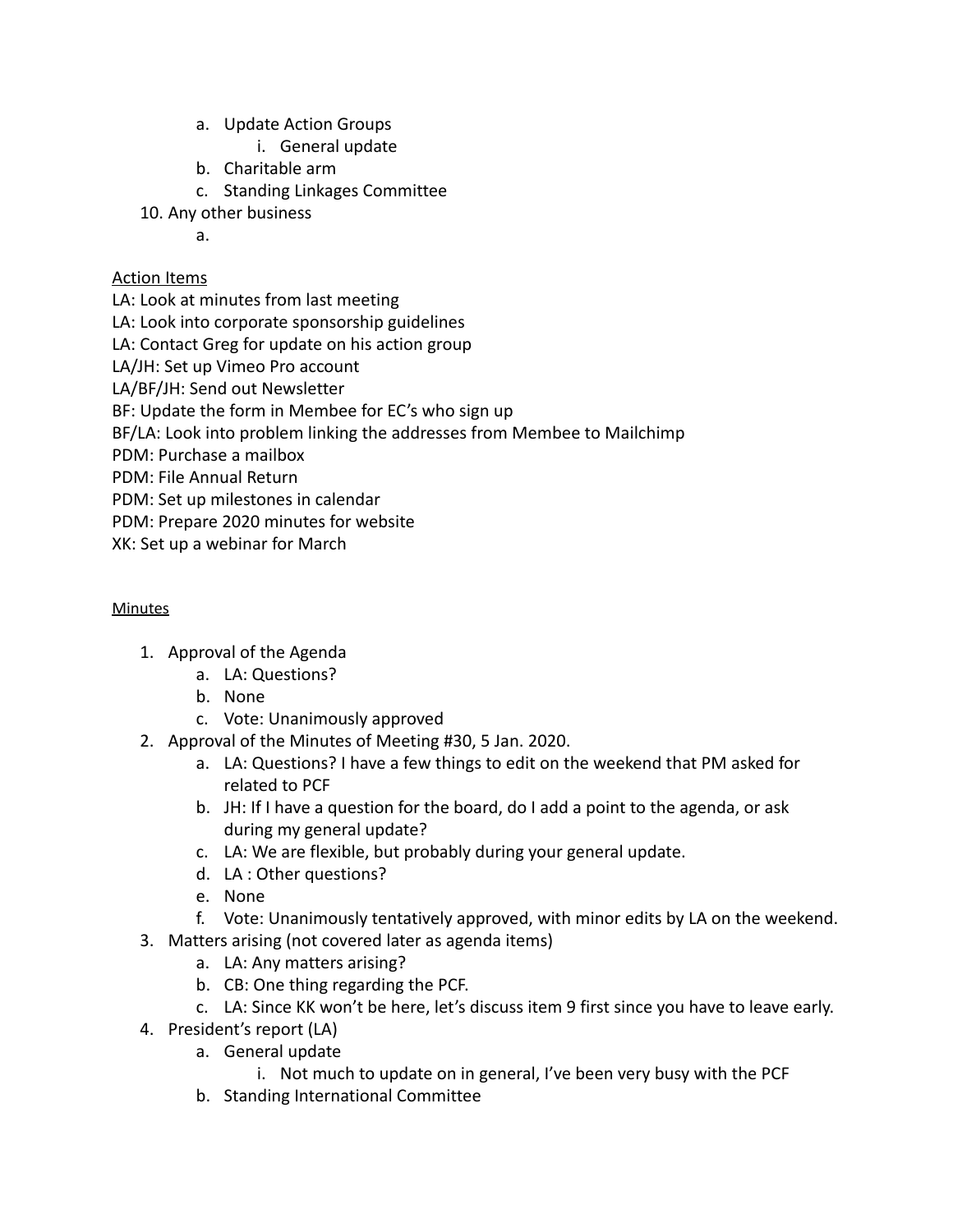- i. Still need to reach out.
- c. Corporate membership and sponsorship
	- i. Stantec is interested in being a corporate sponsor.
	- ii. Still have to update guidelines for corporate membership.
- d. Awards and charitable arm versus reserve fund
	- i. LA: I haven't worked on this. PCF has taken up a lot of time.
	- ii. PM: Is there any discussion about using the reserve fund for awards?
	- iii. LA: Let's table this for the next meeting.
	- iv. CB: We need a separate cookie jar for awards, that is different from the reserve fund. We shouldn't dip into the reserve. We need to think carefully about this.
	- v. BF: We do have a small amount in the budget for awards.
	- vi. LA: That was earmarked for students.
	- vii. CB: We had \$2000 earmarked for the Hugh French award, but we can't rely on the reserve to pay for this.
- e. Questions?
- f. None.
- 5. Treasurer's report (BF )
	- a. General update
		- i. 22 renewals, including a CG, Arctic Foundation, and an IS, Aurora Research Institute. We lost 2 members: one expired and the other decided not to renew, but we gained 2 new ones. We have 174 members, and 28% are outstanding. This is better than last year at this time. 45 EC have paid out of 69, 16 lifetime, 55 Regular have paid out of 80, and we have 4 CG, 2 IG, 2 IS. 8 members renewed the combined CPA/CGS membership, but 2 haven't entered their code. Ryley had a good idea, instead of paying the taxes she said invoice me. This is good because then I can write that off in one step, so it saves a bit of work.
		- ii. The billing form on the website is sorted out. JH and I are not sure if they updated their code or something, but it is fine now.
		- iii. Revenue 2021 is \$21218, 85% of our budgeted revenue. Expenses so far are \$618, for Stripe fees and banking fees. We have \$52805 in the bank. Paid \$1295 in GST.
	- b. Standing Finance Committee
		- i. I have two members now, and one who is interested. She was wondering about the mandate, and wondering if the committee has to come up with ideas, or also implement the ideas. Not super clear for her. Something for us to talk about further. Questions?
		- ii. JH: Please send me the list of sponsorship levels to help me update the website.
		- iii. BF: No problem.
		- iv. PM: During the Strategic Plan planning, we said that for renewal, we would ask for self identification information. Are we doing that?
		- v. LA: We don't have that information yet. I looked in Membee how to add those attributes. If someone doesn't want to add this information, we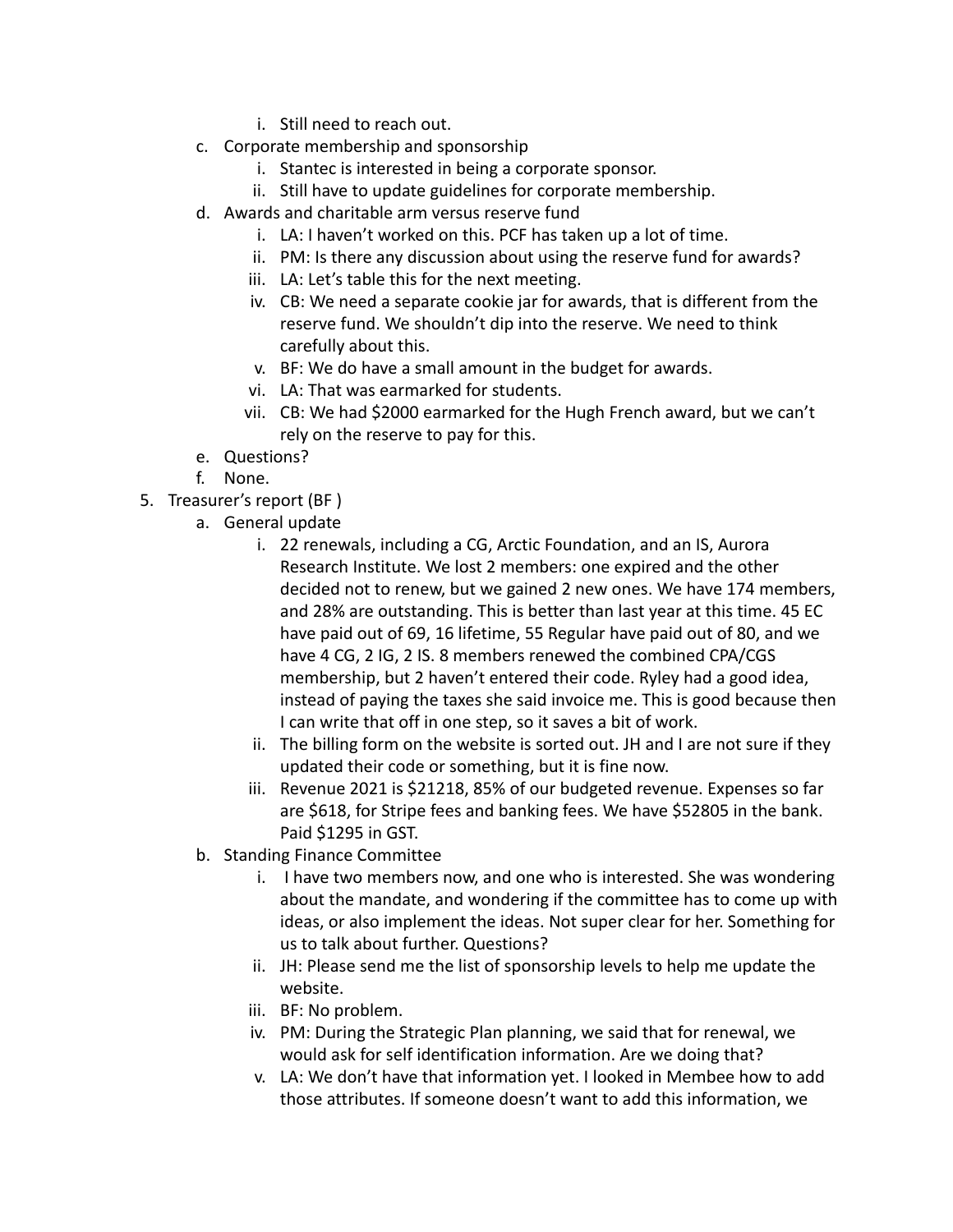can't force this. I haven't sorted this in Membee yet, but we can add fields in our member areas.

- vi. PM: We can look at other orgs like NSERC for a form.
- vii. LA: I agree, we can do that to look for fields, for sure, but we want to have that in our member database, if members wish. It is a good point, and we need to look at how to collect that information.
- viii. LA: Do we know when EC become regular members?
- ix. CB: 4 years.
- x. LA: But do we control that. Does the system automatically make the change?
- xi. BF: No. We have to figure this out, and see who to watch for. We need to look for that in Membee. Then I can send a Regular renewal form to those whose time is up.
- xii. XK: I can connect with other students in other countries to let them know that they can join us. Young professionals. I will do that next week.
- xiii. LA: To some extent we want this to be an honour system.
- xiv. BF: We need to keep an eye on long-term early career members.
- xv. CB: It is 4 years since the last degree. We need some place on the forms to declare the time of last degree. There has to be some easy way for them so say this is the last year of my degree. Some organizations need the student's supervisor's signature. We need the honours system, but some people "forget".
- xvi. BF: I will update the form in membee for EC's who sign up, asking for date of last degree. A few more tickets for Membee.
- xvii. LA: Any other questions?
- xviii. None.
- 6. Secretary's report (PDM)
	- a. General update
		- i. Not a lot to report. I have not got the 2020 minutes ready to post yet, but have set aside time to do that.
		- ii. I've held off on getting a mailbox because I still had a few things to bounce off of the board. Not worth forwarding mail, as we only get a handful of mail each year. We just need a post office box. But do we want it in Ottawa or somewhere else? Our banking is in Vancouver.
		- iii. CB: You will be surprised how much mail you will get now that we won't get our mail through a business office. Pizza ads and such. It means that you will have to check it regularly. That is more of a problem than we had when our mail was via Polar Knowledge.
		- iv. JH: Should we forward the mail for a year?
		- v. LA: Let's start with a box, and no forwarding, and see how we are in a month or two.
		- vi. PDM: Action: to set up a mailbox in Ottawa
		- vii. I sent out invitations to the rest of the meetings in 2021, and will look up important milestones such as nominations committee, and pass those along to Lukas.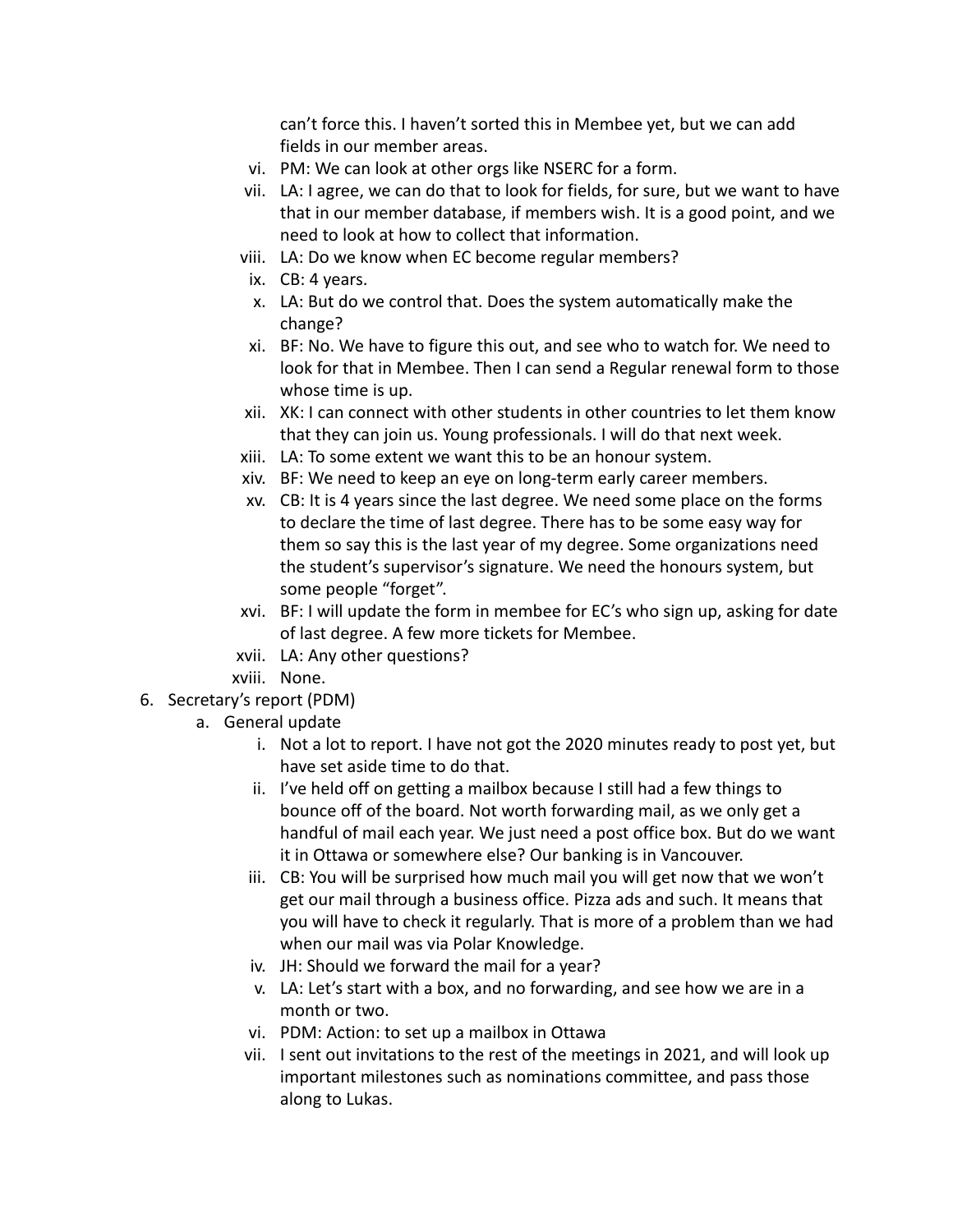- viii. PDM: Action, to file the Annual Return for the business registration.
- b. Standing Membership Committee
	- i. No news there.
	- ii. PDM: to pass on a request from the board to SMC to look into diversity information requests.
- 7. Communications director report (JH)
	- a. General update
		- i. I've been working on the Newsletter with Lukas, and updating the website, and sending out social media. I've also helped get some emails setup for board members.
	- b. Standing Dissemination Committee
		- i. Still have not found a chair for this. I've reached out to quite a few people. I have been thinking about a co-chair for the committee. For the size of the committee, I think that people are worried about the workload. What do you think?
		- ii. LA: I completely support the idea of a co-chair. The Strategic Plan is a set of ideas and goals, but we don't have to accomplish everything, not all at once. A lot of ideas came together in that committee, but that doesn't mean that we have to complete everything in the first year. It can be overwhelming. It is up to the committee.
		- iii. PM: You can involve more ECR in the committee. It is a committee that students can really contribute to positively.
		- iv. JH: The plan sets out a number of members. Do I have to stick with that?
		- v. PDM: The numbers that we set up in the Strategic Plan were what we thought would be the bare minimum to get the job done. If you find that co-chairs and more members make the committee function, then go for it.
		- vi. JH: I found that Vimeo is the best platform for posting our videos.
		- vii. JH: There are a few options for Vimeo accounts. There is a \$9/month plan, and a Pro plan \$24/month plan. LA did some research and thought that the Pro plan is the best because of privacy controls.
		- viii. LA: The pro plan lets us customize a Vimeo site, and brand it with our logos. It is not too expensive, gives us some more flexibility, and with the provision we can have 3 members access it and manage it. We will have to have Board agreement to purchase the Vimeo Pro licence.
		- ix. BF: We have budget for that sort of thing.
		- x. LA: Should we look into this sort of thinking for Membee as well and look into the next level of support? With more support we can add more people to have access to it.
		- xi. BF: I will look into that.
		- xii. LA: Should we sign up for Vimeo Pro?
		- xiii. Decision
		- xiv. Vote: Unanimous approval for LA to go ahead and purchase the Pro version of Vimeo.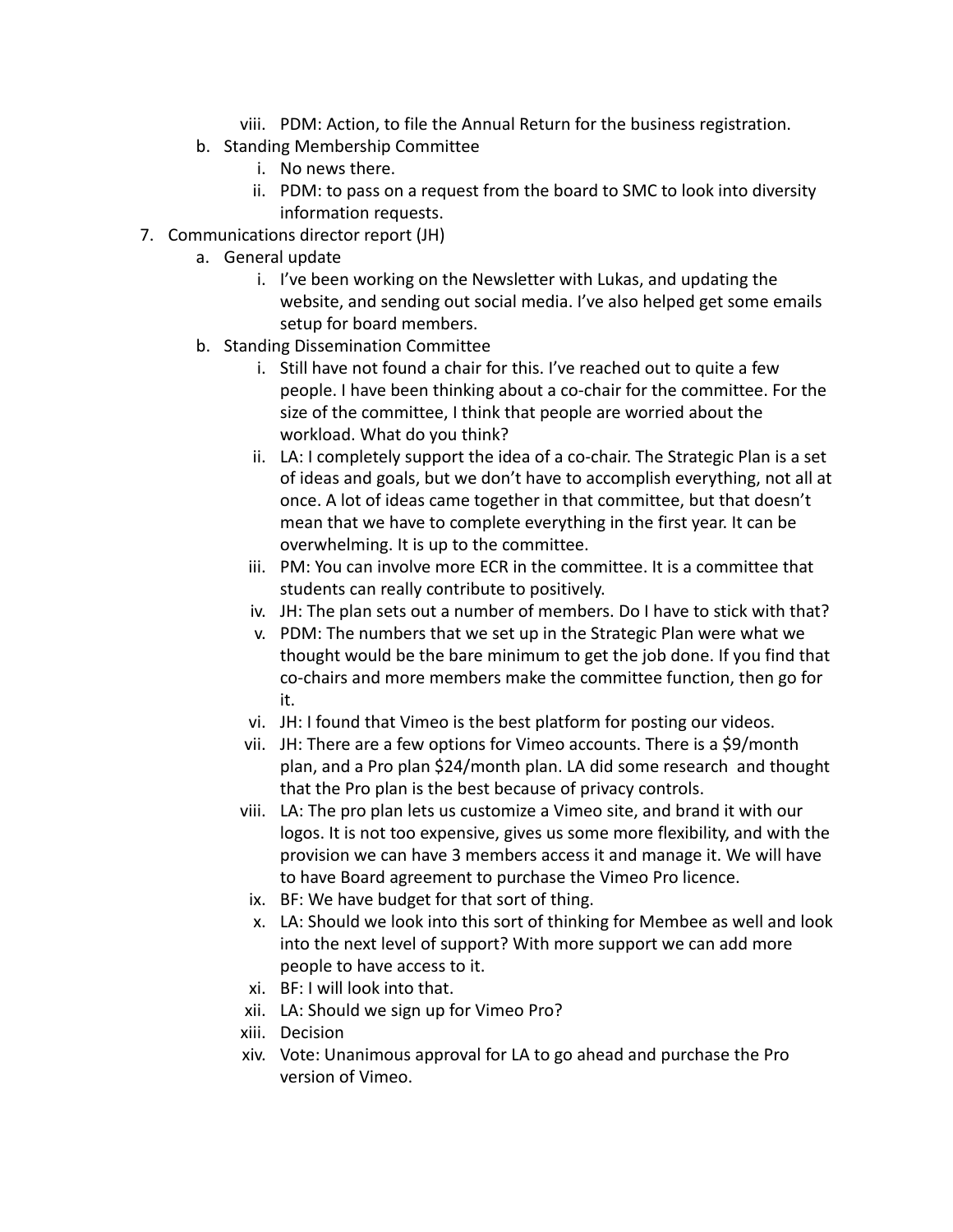- xv. LA: The newsletter is on my final review before I pass on to Barb. Should I translate first and then pass on?
- xvi. BF: Yes please.
- xvii. LA: Will do.
- 8. Early Career representative report (XB)
	- a. General update
		- i. I've been talking with IPA and we don't have any conflict with IPA talks, and we will bring in IPA and USPA. I will try to have a meeting with them to talk about some ideas and the speakers. I will take care of the Canadian speakers, but the USPA and IPA will have to suggest some names.
		- ii. LA: I would suggest that you use your contacts to PYRN, Adam Kirkwood, and you can reach out to them. Also reach out toHeather Brooks, a CPA member with good ties to the US. I hope to hear back from Cindy at the USPA, but Heather also has some good contacts.
		- iii. XK: A good idea. I also have a contact with the USPA.
		- iv. LA; Exactly, reach out to them, and let's get going on it again.
		- v. JH: I am acting as Executive Director for the IPA, and I have a good handle of what is going on, so I'll help with brainstorming for contacts if you like.
		- vi. LA: I know that Michaels' IPA series will take some time to get going. I would like to aim for the next webinar in March.
		- vii. LA: aAny other issues, or questions? We do have a short sentence on the webinar series in the Newsletter. Is there anything you want added XK?
		- viii. XK: No, nothing added. I'll contact people directly to ask them about speaking in the webinar.
		- ix. PDM: On to Point 10
- 9. President-elect report (KK)
	- a. Update Action Groups
		- i. General update
			- 1. LA: We have had weekly meetings, and the PCF program is coming together nicely. Diverse mix of viewpoints on the issues. I heard from Mike, and he just had a meeting with the Minister of Environment, Hon. Jonathan Wilkinson. MoE was pleased to see the mixture of people who have been a part of the dialog.
			- 2. LA: I want to send out a notice to CPA members today. I sent the draft notice to you yesterday to look at, and comment on.
			- 3. CB: I have a proposal, rather than a question. Nancy Wright, who is the organization person for PCF action group, asked the IPA for support and to lend its logo to this initiative, but the IPA does not have a mechanism for endorsing. I can't just do it unilaterally. I would appreciate if the CPA of Permafrost Carbon Network would send a request to the IPA for support and use of its logo. That will initiate a process for the IPA Executive Committee to look at the issue of endorsement. I will suggest that the IPA to look at the CPA endorsement policy to guide this. It would be very helpful if the